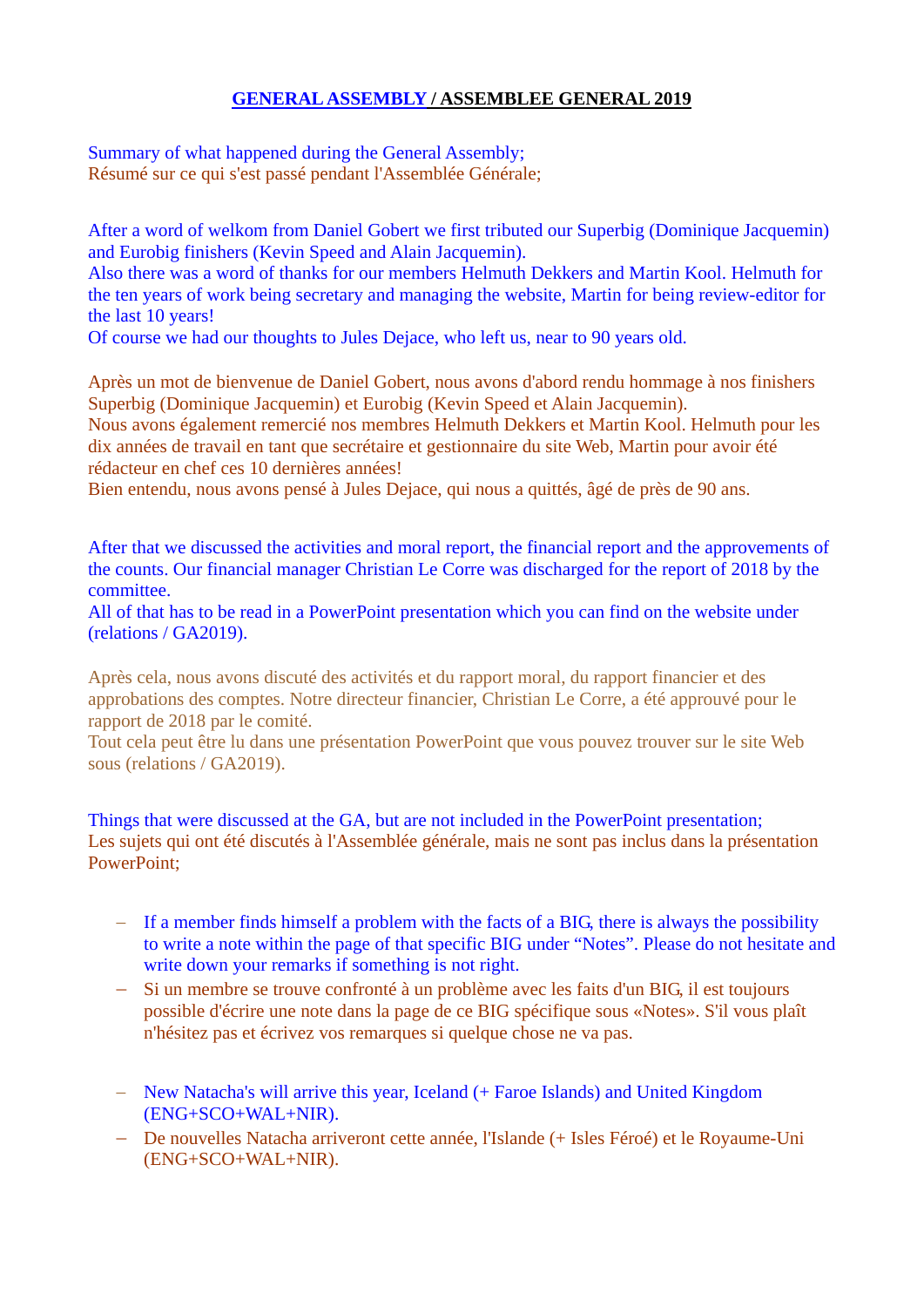- Increasing of the prize of the annual review when ordering after the first of March. The costs will rize untill  $\bigoplus$  5,= instead of  $\bigoplus$  0,=.
- Augmentation du prix de la revue annuelle lors de la commande après le 1er mars. Le prix sera augmenté à 15  $\epsilon$ , au lieu de 10  $\epsilon$  =.

# **Questions to be asked / Questions à poser;**

## **Question 1 :**

Do you agree with the activities' and moral report 2018 ? Etes-vous d'accord avec le rapport moral et d'activités 2018 ?

#### YES-OUI / NO-NON

## **Question 2 :**

Do you agree with the financial report 2018 ? Etes-vous d'accord avec le rapport financier 2018 ?

#### YES-OUI / NO-NON

#### **Question 3 :**

Do you agree with the proposed agenda for the upcoming meetings as they are listed on the website?

Sommes-nous d'accord avec l'ordre du jour proposé pour les prochains rendez-vous tels qu' indiqués sur le site Web?

Meeting in Vienna (A) / Rendez-vous á Vienna 2019 YES-OUI / NO-NON

Meeting with Club des Cent Cols/ Rendez-vous avec Club des Cent Cols 2019 YES-OUI / NO-NON

Challenge 3535 in Great-Brittain/ Project 3535 á Royaume-Uni 2020 YES-OUI / NO-NON

Meeting in Basque Country / Rendez-vous á Pays-Basque (S) 2020 YES-OUI / NO-NON

## **Question 4 :**

Because every year the number of paying members increases, we will ask the GA to vote for the following question; Do we agree with the rule that members with more than 164 BIGs must make a financial contribution through a paid membership in order to continue to use all the facilities of our website and to be able to claim additional BIGs?

Sommes-nous d'accord avec la règle selon laquelle les membres ayant plus de 164 BIGs doivent cotiser afin de continuer à utiliser toutes les installations de notre site Web et de pouvoir déclarer d'autres BIGs ?

YES-OUL / NO-NON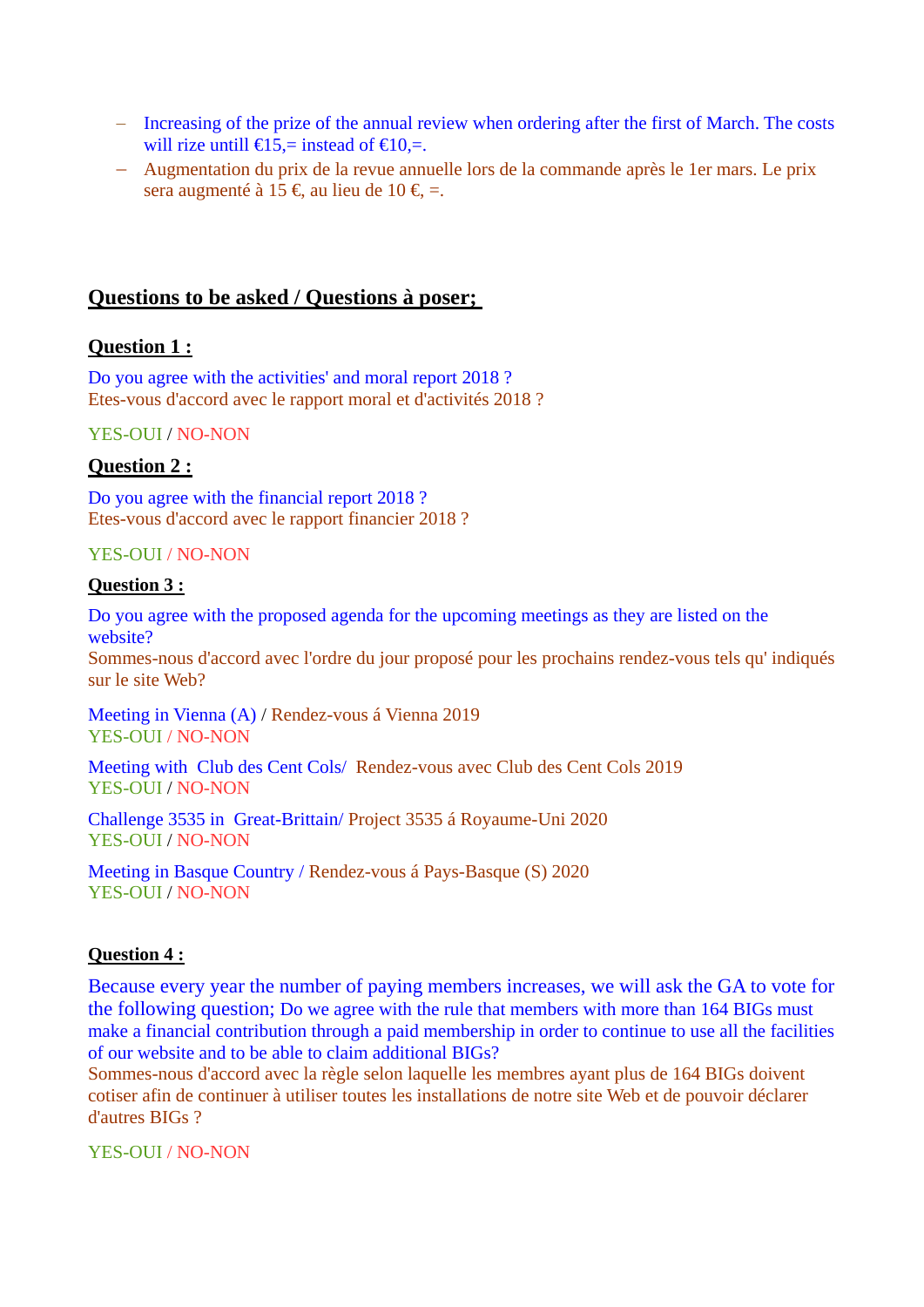## **Question 5 :**

To prevent cheaters who do not respect the rules within the BIG for claiming a BIG, the idea is to set up a Cheating Analysis Group. This should apply to members with more than 500 BIG claims that must become certified members.

That means that if a certified member during a given period of time, systematically:

a) Cannot show any (digital) tracing of his accomplishments (GPS data from cycle computer or mobile phone, apps such as Strava)

b) AND Has no visual proof such as photos, videos, GoPro, etc. of his ascents

c) AND Has no witnesses at all that can state he climbed the BIGs

d) AND Cannot give a description of some (accurate) details about his ascensions when he's asked about it

e) AND there are other members that are expressing their doubts several times (to the management of our Challenge) about the accomplishments of this member, his/her score can be blocked until he sends proofs.

Do you agree with the existence of the Cheating Analyzing Group ?

Pour empêcher les tricheurs qui ne suivent pas les règles établies au sein du BIG pour déclarer un BIG, l'idée est de mettre en place un Groupe d'Analyse des Tricheurs. Cela devrait s'appliquer aux membres ayant plus de 500 réussites BIG qui devraient devenir des membres certifiés. Cela signifie que si un membre certifié durant une certaine période, systématiquement,

a) Ne peut donner aucune preuve digitale de ses réussites (GPS traces de computers vélos ou smartphones, apps comme Strava,...)

b) ET n'a aucune preuve visible comme des photos, vidéos, Gopro, etc. de ses ascensions

c) ET n'a aucune preuve qu'il a grimpé ce big

d) ET ne peut donner aucune description précise de l'ascension lorsqu'on lui pose des questions

e) ET que d'autres membres à diverses reprises expriment leurs doutes (au Comité) sur les réussites de ce membre

Alors son score pourrait être bloqué jusqu'à ce qu'il présente des preuves.

Approuvez-vous la création de ce groupe d'analyse de la tricherie?

# YES-OUI / NO-NON

## **Question 6 :**

In the year 2020 we have to issue board elections because of our statutes. We suggest two ways to do that;

- 1) do we give everyone the opportunity to apply for one of the individual functions of our organization, or
- 2) do members have to register for a board position, whereby the division of functions will be distributed afterwards internally by the board?

En 2020, nous devons organiser des élections au conseil d'administration en raison de nos statuts. Nous suggérons deux voies pour le faire;

- 1) donnons-nous à chacun la possibilité de poser sa candidature à l'une des fonctions précises de notre organisation ou
- 2) les membres doivent-ils s'inscrire pour être juste élu au sein du conseil d'administration , la répartition des fonctions étant déterminée ensuite par le comité élu ?

vote 1 / vote 2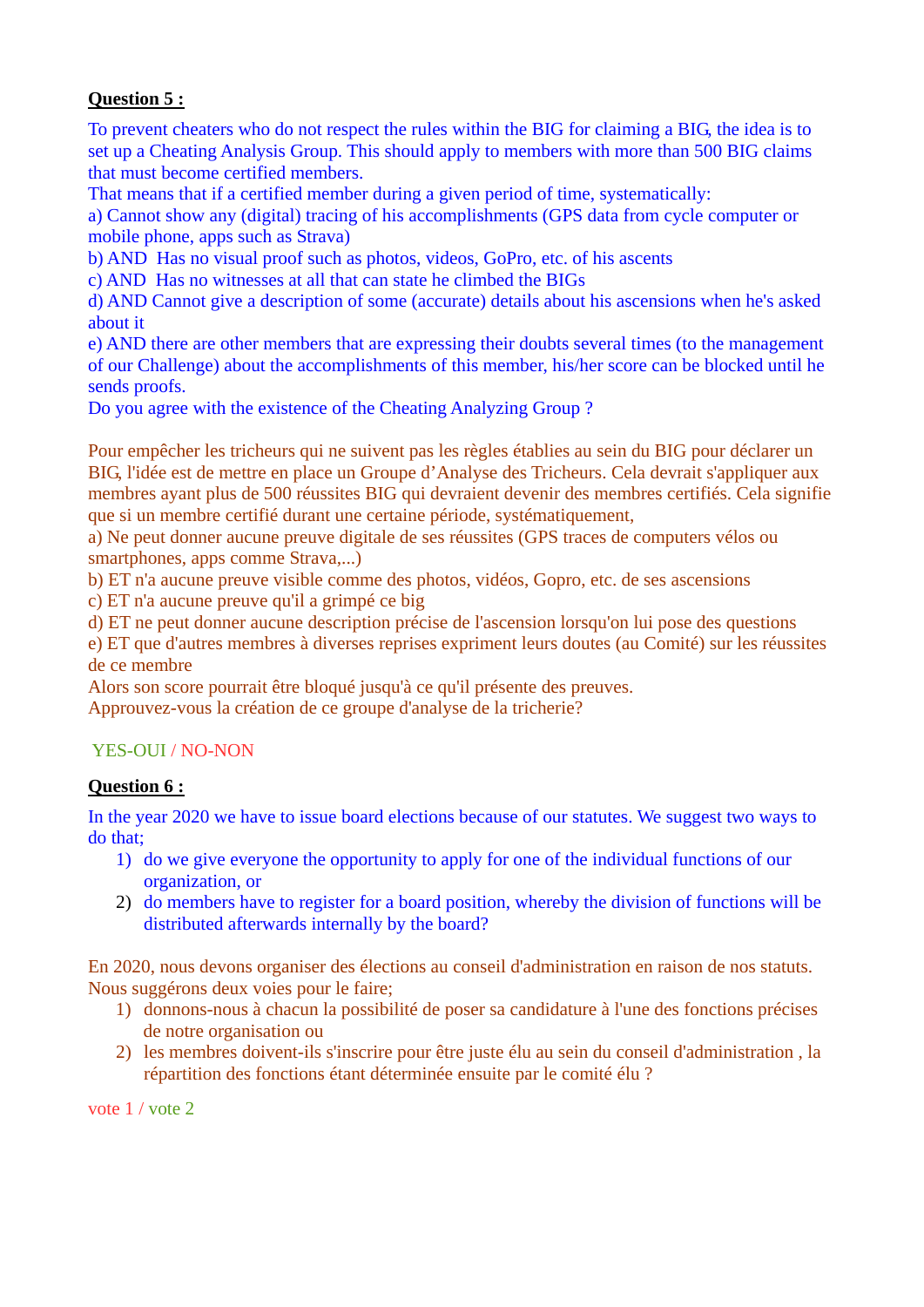#### **Question 7 :**

Since our average age is 54 years, we are eagerly looking for rejuvenation of our membership. The question is how? Can we organize additional challenges, especially for young members like reaching a given score before the age of x years? *Note that you can write other suggestions to the committee in this goal.* 

Comme notre moyenne d'âge est de 54 ans, nous sommes conscients qu'il faut promouvoir l'association auprès de plus jeunes membres. Pouvons-nous organiser des défis, en particulier pour les jeunes membres comme par exemple d'atteindre un score donné avant l'âge de x ans ? Notez que vous pouvez envoyer d'autres suggestions au comité dans cette voie.

## YES-OUI / NO-NON

#### **Question 8 :**

In the coming years we want to get in touch more frequently with befriended organisations having the same cycloclimbing for life idea, such as the Club de Cent Cols. Is this a good idea to share ideas and thoughts with them – no fusion obviously (1), or should we continue to set our own course far from them (2)?

Dans les années à venir, nous souhaitons contacter plus souvent des organisations amies ayant le même objectif de grimper toute sa vie, telles que le Club de Cent Cols. Est-ce une bonne idée de partager des idées et des réflexions avec eux – aucune fusion évidemment (1), ou devrions-nous continuer à définir notre propre voie loin d'eux (2)?

vote 1 / vote 2

## **Question 9 :**

In the past, we provided diplomas to achieve some steps in our score. The idea is to switch to electronic badges, as most of us also know through apps like Strava. Do we agree to replace the paper diplomas with electronic badges?

Dans le passé, nous avons fourni des diplômes pour franchir certaines marches dans notre score. L'idée est de passer aux badges électroniques, comme la plupart d'entre nous le connaissent également par le biais d'applications telles que Strava. Sommes-nous d'accord de remplacer les diplômes sur papier par des badges électroniques?

YES-OUI / NO-NON

#### **Question 10 :**

How do we think to honour our finishers (also in the future) in a signified manner? Should there be a real separate ranking for the Eurobig and the Superbig finishers (1)? Or do we keep the overall ranking as it is now with the (S) before the (E) in the same classement.(2)?

Comment pensons-nous honorer nos finisherrs (également à l'avenir) de manière convenable? Devrait-il y avoir un classement réellement séparé pour les finalistes Eurobig et Superbig (1)? Ou devons-nous conserver le classement général tel que maintenant avec les (S) classés devant les (E)  $(2)?$ 

**vote 1 / vote 2**